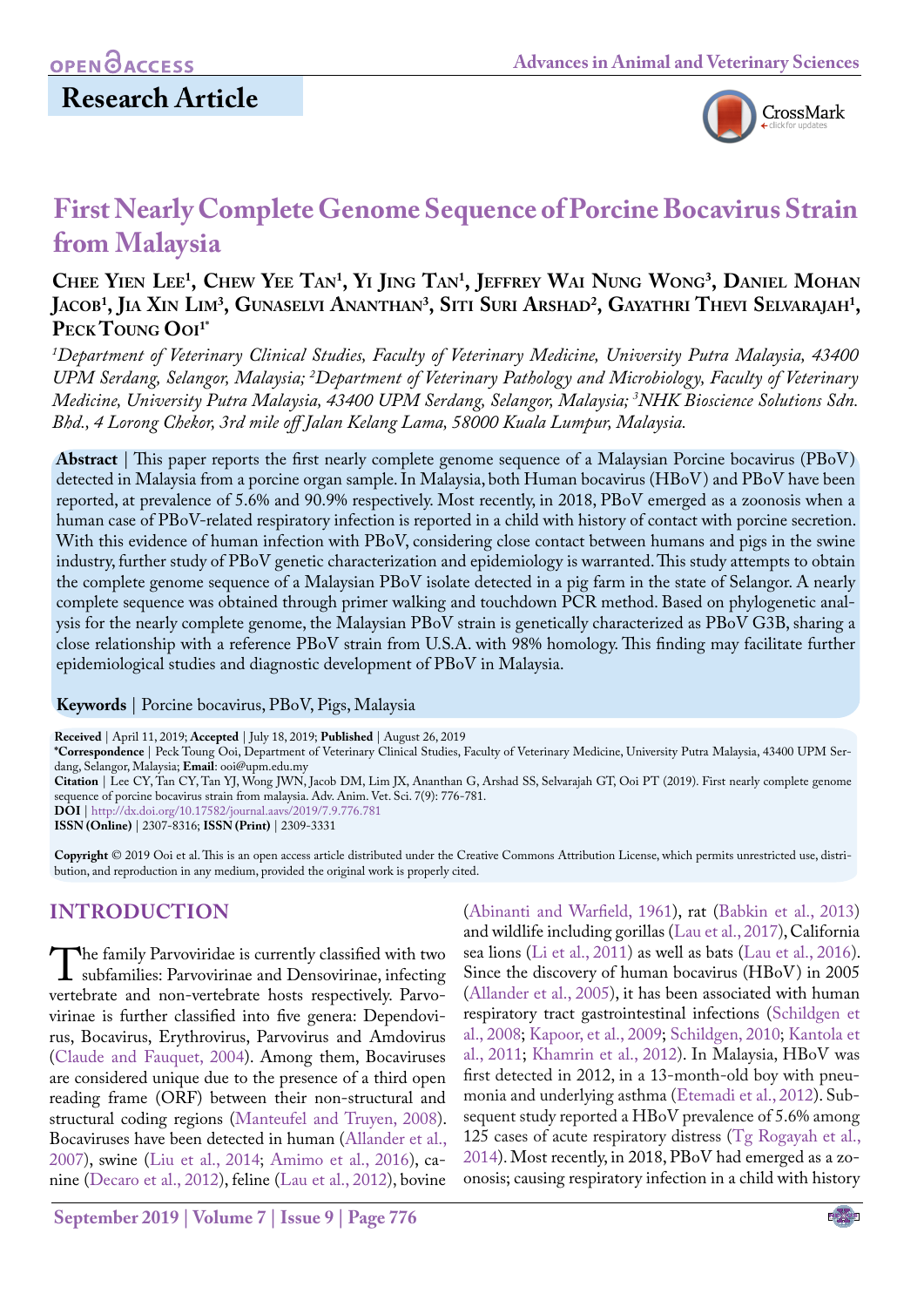<span id="page-1-0"></span>

| Primer       | Orientation | O.<br>Sequence                 | <b>Bases</b> | T <sub>m</sub><br>(C) | <b>Position based on</b><br><b>KF025386 (Approx.)</b> |
|--------------|-------------|--------------------------------|--------------|-----------------------|-------------------------------------------------------|
| a            | Forward     | GTGCGCCGAGGACTTTGA             | 18           | 59.4                  | $1951 \rightarrow 1968$                               |
| $\mathbf b$  | Reverse     | CGCAAAGTTACCGCCCAC             | 18           | 58.5                  | $3245 \leftarrow 3262$                                |
| $\mathbf{C}$ | Forward     | <b>TATCGACTCTTTGCAGTCTGAC</b>  | 22           | 56.9                  | $3217 \rightarrow 3238$                               |
| d            | Reverse     | <b>TGACGTAGATGGTTCCCGGA</b>    | 20           | 59.3                  | $4801 - 4820$                                         |
| e            | Forward     | <b>TTGGGCTGTCTGATCAGGA</b>     | 19           | 56.9                  | $234 \rightarrow 252$                                 |
| $\mathbf{f}$ | Reverse     | CTGAGATAGTGAGTGATCGGCT         | 22           | 58.1                  | $1018 \leftarrow 1039$                                |
| g            | Forward     | ACAGGCAGCCGATCACTCACTAT        | 23           | 62.6                  | $1008 \rightarrow 1030$                               |
| $\mathbf{h}$ | Reverse     | CTCGTTCCTCCCATCAGACACTT        | 23           | 60.9                  | $1728 - 1706$                                         |
| $\mathbf{i}$ | Forward     | <b>GGAGATAATGATAGACACGCCTT</b> | 23           | 56.9                  | $3 \rightarrow 25$                                    |
| $\mathbf{j}$ | Forward     | GATTTTGTGCTCTACGCTCAAGGAC      | 25           | 61.4                  | $2060 \rightarrow 2084$                               |
| k            | Reverse     | CCSRSGAAGAYGTTCCATGCTC         | 22           | 62.3                  | $2467 - 2488$                                         |
| m            | Reverse     | ATAAAGTCTTGATCACCTT            | 19           | 47.3                  | $3201 \leftarrow 3219$                                |

of contact with porcine secretion [\(Safamanesh et al., 2018\)](#page-5-2). With this evidence of human infection with PBoV, considering close contact between humans and pigs in the swine industry, further study of PBoV genetic characterization and epidemiology is warranted.

Porcine bocavirus was first identified in lymph nodes of pigs in Sweden, co-detected with Porcine circovirus 2 (PCV2) (Blomström et al., 2009). Detection was reported in wide range of samples including saliva, sera, nasopharyngeal swab, feces, lymph nodes, tonsil, lung, kidney, spleen and liver ([Choi et al., 2014](#page-4-14); [Zhou et al., 2014](#page-5-3); Gunn et al., 2015), suggestive of systemic infections. It was linked to gastrointestinal and respiratory signs as well as encephalomyelitis (Pfankuche et al., 2016). The pathogenic pathways of PBoV are rather obscured, with multiple reports of co-infections (Blomström et al., 2009; [Shan et al., 2011;](#page-5-4) Ndze et al., 2013). It was suggested to be indirectly related to porcine post-weaning multisystemic wasting syndrome (PMWS) and other swine diseases as a triggering factor (Blomström et al., 2009). In Malaysia, PBoV was first detected in 2017 in clinically compromised pigs ([Jacob et al.,](#page-4-15) [2018](#page-4-15)). As our continual effort in genetic characterization of Malaysian PBoV isolate, this study attempts to obtain the complete genome sequence by primer walking. In summary, here we described the nearly complete genome of one PBoV field strain isolated from Selangor, Malaysia; and its phylogenetic relationship compared to reference bocavirus strains.

## **MATERIALS AND METHODS**

### **Sample, DNA Extraction and PCR Assay**

From the tissue samples that were detected positive of PBoV previously ([Jacob et al., 2018](#page-4-15)), total DNA was isolated using Patho Gene-spin DNA/RNA Extraction Kit (iNtRON Biotechnology, South Korea). A series of spe-

**September 2019 | Volume 7 | Issue 9 | Page 777**

cific PCR primers were designed (synthesized by Bioneer, South Korea) to obtain the initial target sequence to be used as a template to 'walk' the length of the target [\(Table](#page-1-0)  [1](#page-1-0)). The primers were paired in various combinations resulting in fragments of varying sizes ([Table 2](#page-1-1)). Real-time PCR was performed using NexQ-9300 NEXpro™ qPCR 2x MasterMix Solution (EvaGreen, U.S.A.) with touchdown cycling conditions to increase annealing specificity and yield of the target fragments [\(Table 3](#page-1-2)).

#### <span id="page-1-1"></span>**Table 2**: Combination of PCR primers and their expected PCR product size

| <b>Primer Combination Nucleotide Positions</b> |                 | <b>Expected</b><br>Size (bp) |
|------------------------------------------------|-----------------|------------------------------|
| $i + f$                                        | $4 - > 1039$    | 1036                         |
| $e+h$                                          | $234 - 1728$    | 1495                         |
| $g+b$                                          | $1008 - 3262$   | 2255                         |
| $j+m$                                          | $2060 - 3219$   | 1160                         |
| $c+d$                                          | $3217 - > 4820$ | 1604                         |
| $a+k$                                          | $1951 - > 2488$ | 538                          |

<span id="page-1-2"></span>

| Table 3: Touchdown qPCR cycling conditions |  |
|--------------------------------------------|--|
|--------------------------------------------|--|

| <b>Phase</b> | <b>Step</b>          | Temperature                               | Dura-<br>tion      | Cycle<br>(s)   |  |
|--------------|----------------------|-------------------------------------------|--------------------|----------------|--|
| Denaturation | Melting              | $95^{\circ}$ C                            | $300$ secs         | $\mathbf{1}$   |  |
| Touchdown    | Melting              | $95^{\circ}$ C                            | $15$ secs          | 16             |  |
|              | Annealing            | $67^{\circ}$ C -<br>$0.5^{\circ}$ C/cycle | $55$ secs          |                |  |
|              | Extension            | $73^{\circ}$ C                            | $140$ secs         |                |  |
| Normal       | Melting              | $95^{\circ}$ C                            | $15 \text{ secs}$  | 19             |  |
|              | Annealing            | $61^{\circ}$ C                            | $55$ secs          |                |  |
|              | Extension            | $73^{\circ}$ C                            | $140$ secs         |                |  |
| Extension    | Final Ex-<br>tension | $72^{\circ}$ C                            | $600 \text{ secs}$ | $\overline{1}$ |  |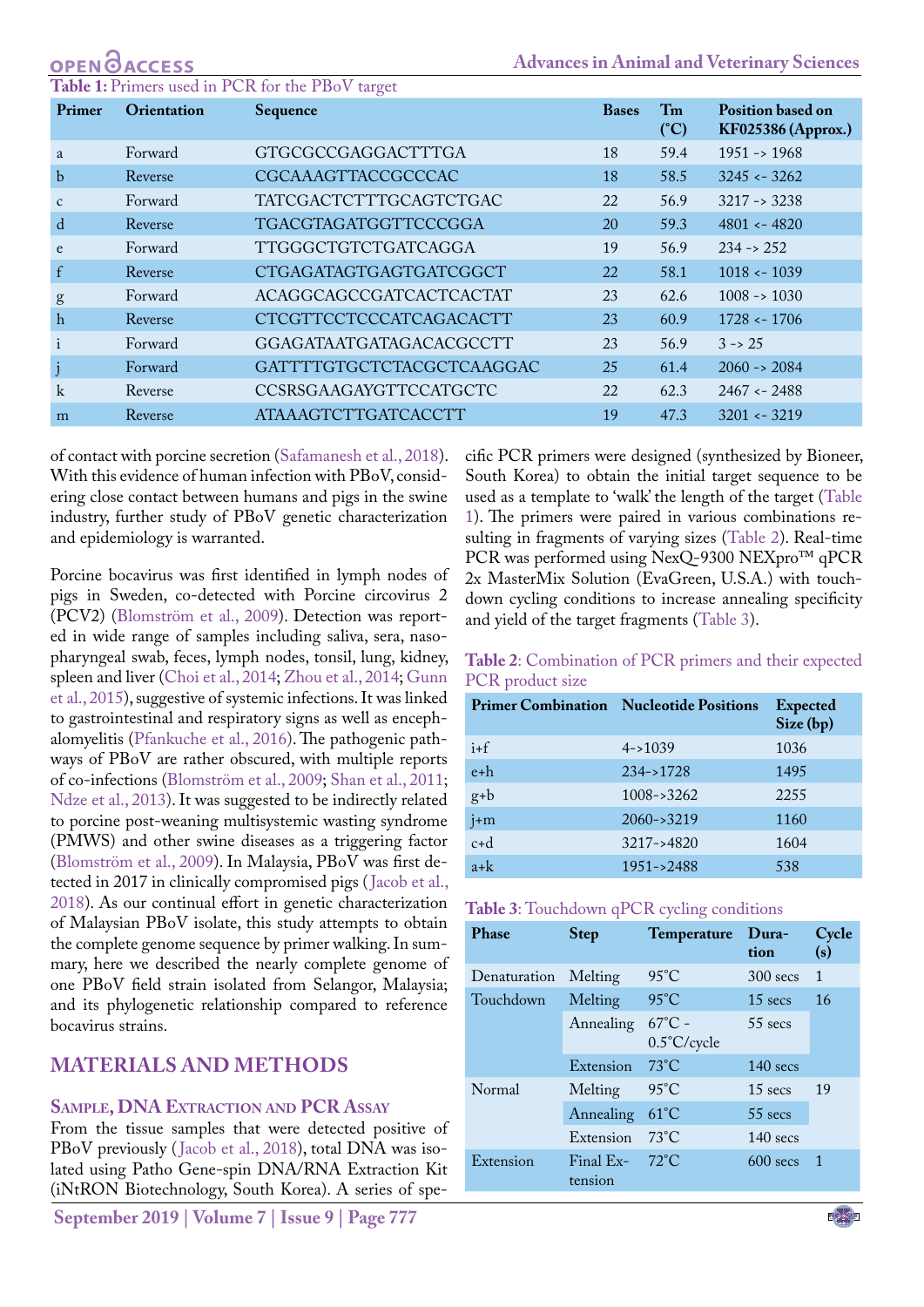## **OPEN**OACCESS

#### **Sequencing and Phylogenetic Analysis**

Due to multiple signals being generated from direct sequencing of the fragments, TA cloning using pLUG-Prime TA-Cloning Kit (iNtRON Biotechnology, South Korea) was employed to obtain clean sequences and ascertain whether multiple variants of the PBoV target were present. The near complete genome of PBoV was deduced from the best overlaps spanning the entire sequence of the target PBoV. Phylogenetic analysis of the nucleotide sequences of complete or near complete genome of PBoV and other bocaviruses available in NCBI GenBank database was conducted using MEGA7.0.26 software [\(Kumar,](#page-4-16) [Stecher and Tamura, 2018\)](#page-4-16) using Maximum Likelihood method based on Tamura-Nei model with 1000 bootstrap replicates ([Saitou and Nei, 1987](#page-5-5)).

#### **RESULTS**

A previous selected positive PBoV sample ([Jacob et al.,](#page-4-15) [2018](#page-4-15)) was subjected to real-time PCR and a nearly complete genome sequence comprising 4836 nucleotide with G+C content of 52% was obtained. Sequence fragments generated from PCR of the primer combinations ([Table](#page-1-1) [2\)](#page-1-1) are shown in [Figure 1](#page-2-0). Nucleotide BLAST analysis of the initial sequencing data indicated that the target had a high homology of 98% with PBoV Group 3 lineage. The near complete genome of Malaysian PBoV had been submitted to GenBank under accession number MK467456. The nucleotide sequence of the near complete genome is shown in [Figure 2.](#page-2-1)



<span id="page-2-0"></span>Figure 1: Chart showing the sequence fragments generated from PCR of primer combinations and their respective nucleotide position in the PBoV genome.

The result of phylogenetic analysis comparing Malaysian PBoV isolate with complete or near complete genome for PBoV and other bocaviruses is shown in [Figure 3](#page-3-0). The Malaysian PBoV isolate MK467456 (indicated by round bullet) formed a clade with PBoV strains KF025382 and KF025386 (indicated by triangle bullets), both isolated from domestic pigs in U.S.A. The result indicates a strong

**September 2019 | Volume 7 | Issue 9 | Page 778**

relationship between Malaysian PBoV with these two aboard strains.



<span id="page-2-1"></span>**Figure 2:** The near complete genome of Malaysian PBoV isolate.

#### **DISCUSSION**

Grouping system of PBoV varies due to the vast genetic diversities in PBoV isolates. International Committee on Taxanomy of Viruses (ICTV) classified Porcine bocaviruses into four species namely *Ungulate bocaparvovirus* 1 to 4 ([Cotmore et al., 2013\)](#page-4-17). The current ICTV criterion for classification of bocaviruses defines separate species as a group of individuals with less than 95% homologous non-structural gene DNA sequence [\(Cotmore et al., 2014\)](#page-4-18). Based on that, the NS1 genes of PBoVs would divide them into ten species; but their NP1 genes only divide them into nine [\(Zhai et al., 2015](#page-5-6)). Recently, a VP1-based classification has been proposed ([Yang et al., 2012\)](#page-5-7), dividing PBoVs into three groups: group 1 or PBoV1, G1 (represented by PBo-likeV), group 2 or PBoV2, G2 (PBoV1/2-CHN and PBoV2-A6), and group 3 or PBoV3, G3 (PBoV3/4-UK, PBoV3/4-HK, and PBoV3C).

From the [Figure 3,](#page-3-0) the Malaysian PBoV isolate MK467456 (indicated by round bullet) showed a strong relationship with the both United States PBoV strains KF025382 and KF025386 (indicated by triangle bullets). This relationship could be linked to the importation source of Malaysian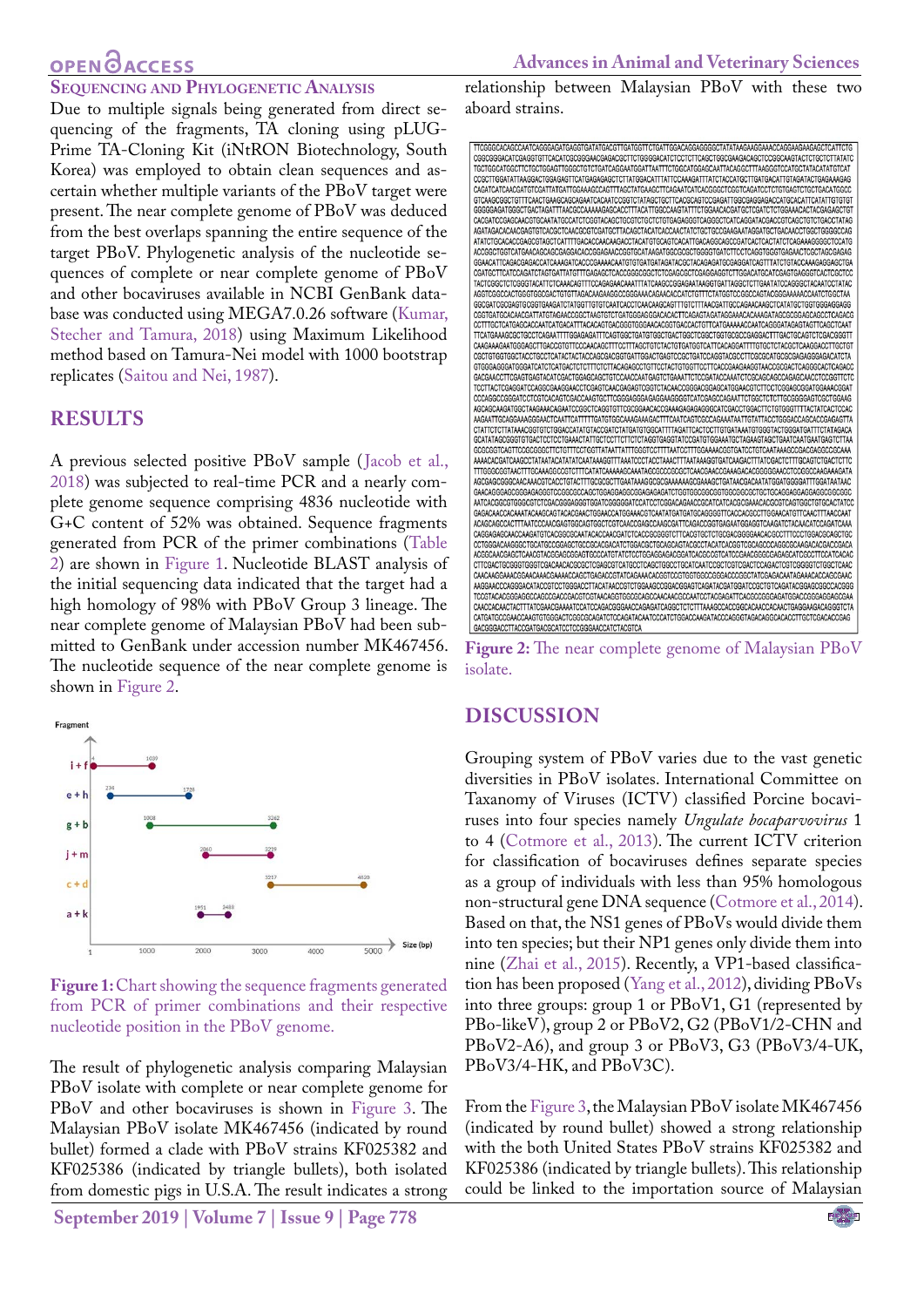## **OPEN GACCESS**

breeding herd, given that majority of the breeder pigs used in Malaysian swine farms are imported from U.S.A ([Singh](#page-5-8) [and Fong, 2014](#page-5-8)). Considering the possibility of introduction of this PBoV G3 isolate through commercial trading by importation of semen and breeder stock, this virus could be expected to be circulating in Malaysian commercial swine herd, as shown by a pilot molecular detection of PBoV in Malaysia reporting a very high prevalence of 90.9% ([Jacob et al., 2018\)](#page-4-15). Therefore, understanding the genetic characteristics of the Malaysian isolate of PBoV could contribute to the management of bocavirus infection in the local scenario. Screening of breeder animals and semen for bocavirus prior importation and strict biosecurity measures upon arrival may help to prevent any further introduction of new bocavirus strains into the country. In terms of NS1 gene sequence, these 3 strains share 98% of their nucleotide identity. Thus, this Malaysian PBoV isolate can be classified as same species with reference strains KF025382 and KF025386 as Porcine bocavirus G3B.



<span id="page-3-0"></span>**Figure 3:** Phylogenetic tree of Malaysian PBoV isolate MK467456 with 25 nucleotide sequences of complete or near complete genome of PBoV and other bocaviruses. The percentage of replicate trees in which the associated taxa clustered together in the bootstrap test (1000 replicates) are shown next to the branches. The vertical lines indicate PBoV grouping based on VP-1 classification. Round bullet designates Malaysian PBoV sequence generated from the present study; triangle bullets designate the two U.S.A. PBoV strains closest to Malaysian strain; square bullet designates the China PBoV strain closest to the PBoV reported in human infection [\(Safamamesh et al.,](#page-5-2) [2018\)](#page-5-2). Virus names are as follows: PBoV, *Porcine bocavirus*; BPV, *Bovine parvovirus*; HBoV, *Human bocavirus*; GBoV, *Gorilla bocavirus*; CMV, *Canine minute virus*; FBoV, *Feline bocavirus*; CBoV, *Canine bocavirus*; CslBoV, *California sea lion bocavirus*.

Bocaviruses from G2 and G3 are more distantly related to

the HBoV, as compared to G1 which shares a large clade with HBoV. Although the Malaysian PBoV is only distinctly related to HBoV, possible zoonotic risk still cannot be ruled out. Furthermore, strain HM053693 (indicated by square bullet) reported to be closest to the strain in the first human case of PBoV [\(Safamanesh et al., 2018\)](#page-5-2), is classified as PBoV G2 that shares a clade with G3. This might suggest potential zoonotic risk. Thus, this genetic characterization of Malaysian PBoV G3B isolate could be useful for the start of epidemiology studies of PBoV in Malaysia: further studies to determine whether PBoV G1 and G3 is present in Malaysia, as well as whether the Malaysian PBoV strain poses zoonotic risk.

## **CONCLUSION**

Publication of near complete genome sequences allows researchers to trace the presence of new, important emerging viruses and determine their genetic distribution to plan relevant control programs. With the characterization of Malaysian Porcine bocavirus isolate as strain PBoV G3B having close relationship with U.S.A. reference strains KF025382 and KF025386, we suggest that routine screening of imported breeders could be helpful to monitor the status of new emerging disease in Malaysian swine farms. Further studies are required to establish the clinical impact of the current Malaysian PBoV G3B strain as well as to determine presence of other PBoV strains in Malaysia. In conclusion, PBoV is present in Malaysia and the Malaysian isolate is confirmed to be of PBoV G3B strain.

## **STATEMENT OF ETHICAL STANDARDS**

This research project was approved by the Institutional Animal Care and Use Committee (IACUC), with reference number UPM/IACUC/AUP–R063/2014.

## **ACKNOWLEDGEMENT**

The authors are thankful to the Government of Malaysia and its Ministry of Higher Education for funding this research through the Fundamental Research Grants Scheme (FRGS) (Grant no. FRGS 2014-1-5524541) and Universiti Putra Malaysia through the Putra Grant – Putra Graduate Initiative (Grant no. GP-IPS/2016/9492500).

## **Conflict of interest**

The authors declared that no conflict of interest in this research study.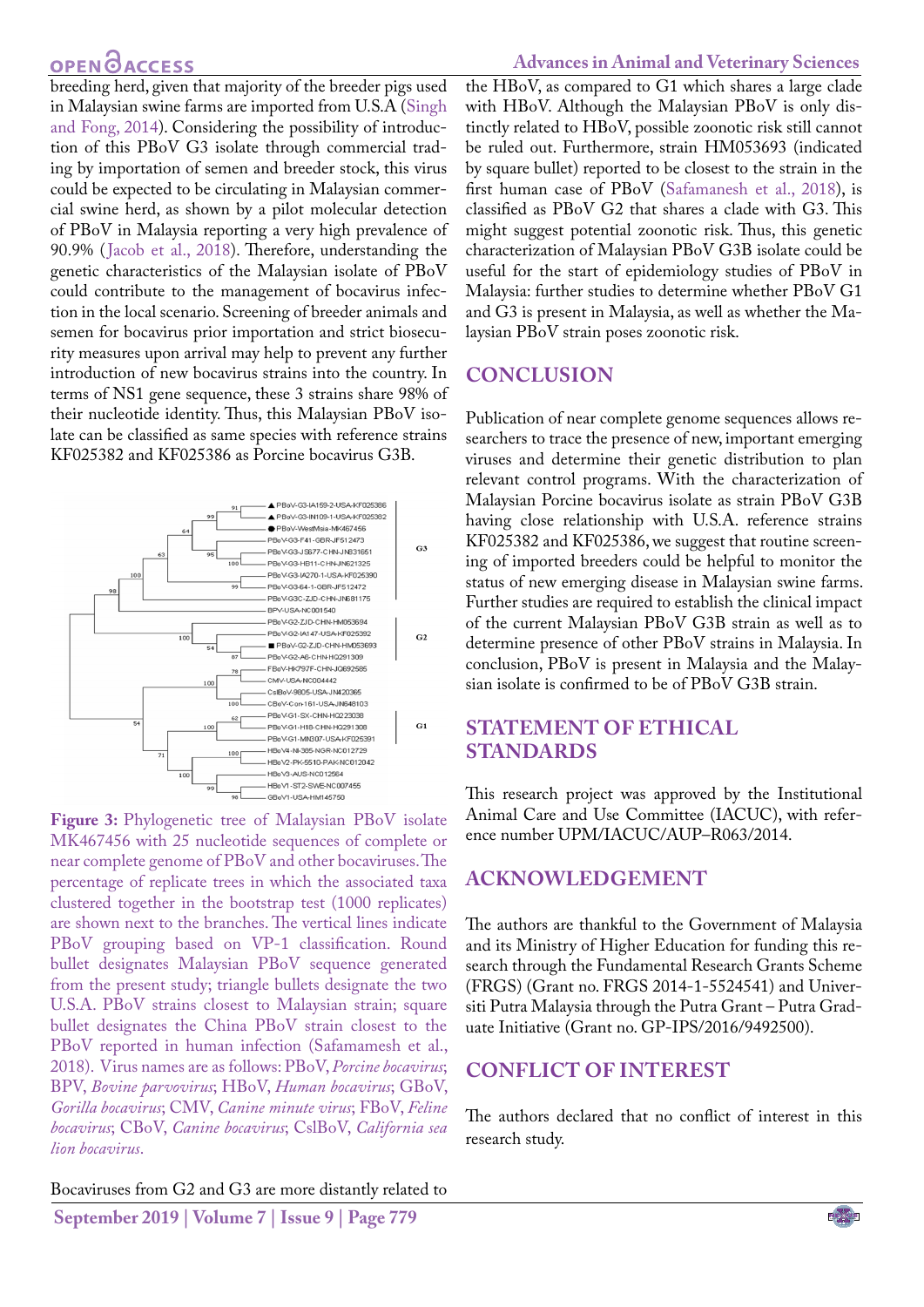## **OPEN**OACCESS **AUGRITHORS CONTRIBUTION**

**Advances in Animal and Veterinary Sciences**

LCY, TCY, TYJ contributed in manuscript writing and data interpretation. LJX, DM and JWWN conducted the research work. OPT, SS, GTS and DM contributed to methodology design and manuscript editing.

### **REFERENCES**

- <span id="page-4-6"></span>• Abinanti FR, Warfield MS (1961). Recovery of a hemadsorbing virus (HADEN) from the gastrointestinal tract of calves. Virol. 14: 288. [https://doi.org/10.1016/0042-](https://doi.org/10.1016/0042-6822(61)90206-9 ) [6822\(61\)90206-9](https://doi.org/10.1016/0042-6822(61)90206-9 )
- <span id="page-4-10"></span>• Allander T, Tammi MT, Eriksson M, Bjerkner A, Tiveljung-Lindell A, Andersson B (2005). Cloning of a human parvovirus by molecular screening of respiratory tract samples. Proc. Natl. Acad. Sci. 102(36): 12891-12896. <https://doi.org/10.1073/pnas.0504666102>
- • Allander T, Jartti T, Gupta S, Niesters HG, Lehtinen P, üsterback R, van den Hoogen BG (2007). Human bocavirus and acute wheezing in children. Clin. Infect. Dis. 44(7): 904-910. <https://doi.org/10.1086/512196>
- <span id="page-4-3"></span>• Amimo JO, El Zowalaty ME, Githae D, Wamalwa M, Djikeng A, Nasrallah GK (2016). Metagenomic analysis demonstrates the diversity of the fecal virome in asymptomatic pigs in East Africa. Arch. Virol. 161(4): 887-897. [https://doi.](https://doi.org/10.1007/s00705-016-2819-6) [org/10.1007/s00705-016-2819-6](https://doi.org/10.1007/s00705-016-2819-6)
- <span id="page-4-7"></span>• Babkin IV, Tyumentsev AI, Tikunov AY, Kurilshikov AM, Ryabchikova EI, Zhirakovskaya EV, Tikunova NV (2013). Evolutionary time-scale of primate bocaviruses. Infect. Genet. Evol. 14: 265-274. [https://doi.org/10.1016/j.](https://doi.org/10.1016/j.meegid.2012.12.023 ) [meegid.2012.12.023](https://doi.org/10.1016/j.meegid.2012.12.023 )
- • Blomström AL, Belák S, Fossum C, McKillen J, Allan G, Wallgren P, Berg M (2009). Detection of a novel porcine boca-like virus in the background of porcine circovirus type 2 induced postweaning multisystemic wasting syndrome. Virus Res. 146(1-2): 125-129[. https://doi.org/10.1016/j.]( https://doi.org/10.1016/j.virusres.2009.09.006 ) [virusres.2009.09.006]( https://doi.org/10.1016/j.virusres.2009.09.006 )
- <span id="page-4-14"></span>• Choi MG, Park SJ, Nguyen VG, Chung HC, Kim AR, Park BK (2014). Molecular detection and genetic analysis of porcine bocavirus in Korean domestic swine herds. Arch. Virol. 159(6): 1487-1492. [https://doi.org/10.1007/s00705-](https://doi.org/10.1007/s00705-013-1944-8 ) [013-1944-8](https://doi.org/10.1007/s00705-013-1944-8 )
- <span id="page-4-0"></span>• Claude M, Fauquet M (2004). Virus taxonomy: 8th report of the ICTV. Elsevier Sci. Technol.
- <span id="page-4-17"></span>• Cotmore SF, Agbandje-McKenna M, Chiorini JA, Gatherer D, Mukha DV, Pintel DJ, Tijssen P (2013). Rationalization and extension of the taxonomy of the family Parvoviridae. ICTV official taxonomy: Updates since the 8th Report, code.
- <span id="page-4-18"></span>• Cotmore SF, Agbandje-McKenna M, Chiorini JA, Mukha DV, Pintel DJ, Qiu J, Davison AJ (2014). The family parvoviridae. Arch. Virol. 159(5): 1239-1247. [https://doi.org/10.1007/](https://doi.org/10.1007/s00705-013-1914-1 ) [s00705-013-1914-1](https://doi.org/10.1007/s00705-013-1914-1 )
- <span id="page-4-4"></span>• Decaro N, Amorisco F, Lenoci D, Lovero A, Colaianni ML, Losurdo M, Buonavoglia C (2012). Molecular characterization of Canineminute virus associated with neonatal mortality in a litter of Jack Russell terrier dogs. J. Vet. Diagn. Invest. 24(4): 755-758. [https://doi.](https://doi.org/10.1177/1040638712445776 ) [org/10.1177/1040638712445776](https://doi.org/10.1177/1040638712445776 )
- <span id="page-4-13"></span>• Etemadi MR, Azizi Jalilian, F, Abd Wahab N, Jahanshiri F, Amini R, Othman N, Sekawi Z (2012). First detected

**September 2019 | Volume 7 | Issue 9 | Page 780**

human bocavirus in a Malaysian child with pneumonia and pre-existing asthma: a case report. Med. J. Malaysia. 67(4): 433-434.

- • Gunn L, Collins PJ, Fanning S, McKillen J, Morgan J, Staines A, O'Shea H (2015). Detection and characterisation of novel bocavirus (genus Bocaparvovirus) and gastroenteritis viruses from asymptomatic pigs in Ireland. Infect. Ecol. Epidemiol. 5(1): 27270. [https://doi.org/10.3402/iee.v5.27270](https://doi.org/10.3402/iee.v5.27270 )
- <span id="page-4-15"></span>• Jacob DM, Lee CY, Arshad SS, Selvarajah GT, Bande F, Ong BL, Ooi PT (2018). First molecular detection of porcine bocavirus in Malaysia. Trop. Anim. Health Prod. 50(4): 733- 739.<https://doi.org/10.1007/s11250-017-1489-z>
- • Kantola K, Hedman L, Arthur J, Alibeto A, Delwart E, Jartti T, Söderlund-Venermo M (2011). Seroepidemiology of human bocaviruses 1–4. J. Infect. Dis. 204(9): 1403-1412. [https://](https://doi.org/10.1093/infdis/jir525 ) [doi.org/10.1093/infdis/jir525](https://doi.org/10.1093/infdis/jir525 )
- • Kapoor A, Simmonds P, Slikas E, Li L, Bodhidatta L, Sethabutr O, Bukbuk DN (2010). Human bocaviruses are highly diverse, dispersed, recombination prone, and prevalent in enteric infections. J. Infect. Dis. 201(11): 1633-1643. [https://](https://doi.org/10.1086/652416 ) [doi.org/10.1086/652416](https://doi.org/10.1086/652416 )
- <span id="page-4-11"></span>• Kapoor A, Slikas E, Simmonds P, Chieochansin T, Naeem A, Shaukat S, Delwart E (2009). A newly identified bocavirus species in human stool. J. Infect. Dis. 199(2): 196-200. <https://doi.org/10.1086/595831>
- <span id="page-4-12"></span>• Khamrin P, Malasao R, Chaimongkol N, Ukarapol N, Kongsricharoern T, Okitsu S, Maneekarn N (2012). Circulating of human bocavirus 1, 2, 3, and 4 in pediatric patients with acute gastroenteritis in Thailand. Infect. Genet. Evol. 12(3): 565-569. [https://doi.org/10.1016/j.](https://doi.org/10.1016/j.meegid.2012.01.025 ) [meegid.2012.01.025](https://doi.org/10.1016/j.meegid.2012.01.025 )
- <span id="page-4-16"></span>• [Kumar S, Stecher G, Li M, Knyaz C, Tamura K \(2018\). MEGA](https://doi.org/10.1016/j.meegid.2012.01.025 )  [X: molecular evolutionary genetics analysis across computing](https://doi.org/10.1016/j.meegid.2012.01.025 )  [platforms. Mole. Biol. Evol. 35\(6\): 1547-1549.](https://doi.org/10.1016/j.meegid.2012.01.025 )
- <span id="page-4-5"></span>• Lau SK, Woo PC, Yeung HC, Teng JL, Wu Y, Bai R, Yuen KY (2012). Identification and characterization of bocaviruses in cats and dogs reveals a novel feline bocavirus and a novel genetic group of canine bocavirus. J. Gen. Virol. 93(7): 1573- 1582. [https://doi.org/10.1099/vir.0.042531-0](https://doi.org/10.1099/vir.0.042531-0 )
- <span id="page-4-9"></span>• Lau SK, Ahmed SS, Yeung HC, Li KS, Fan RY, Cheng TY, Woo PC (2016). Identification and interspecies transmission of a novel bocaparvovirus among different bat species in China. J. Gen. Virol. 97(12): 3345-3358. [https://doi.org/10.1099/](https://doi.org/10.1099/jgv.0.000645 ) [jgv.0.000645](https://doi.org/10.1099/jgv.0.000645 )
- <span id="page-4-8"></span>• Lau SK, Yeung HC, Li KS, Lam CS, Cai JP, Yuen MC, Yuen KY (2017). Identification and genomic characterization of a novel rat bocavirus from brown rats in China. Infect. Genet. Evol. 47: 68-76. [https://doi.org/10.1016/j.](https://doi.org/10.1016/j.meegid.2016.11.014 ) [meegid.2016.11.014](https://doi.org/10.1016/j.meegid.2016.11.014 )
- • Li L, Shan T, Wang C, Côté C, Kolman J, Onions D, Delwart E (2011). The fecal viral flora of California sea lions. J. Virol. 85(19): 9909-9917.<https://doi.org/10.1128/JVI.05026-11>
- <span id="page-4-2"></span>• Liu M, Li Y, Sun D, Xia Y, Huang J, Guo L (2014). Detection and genetic analysis of porcine bocavirus in different swine herds in North Central China. Sci. World J. 2014[. https://]( https://doi.org/10.1155/2014/947084 ) [doi.org/10.1155/2014/947084]( https://doi.org/10.1155/2014/947084 )
- <span id="page-4-1"></span>• Manteufel J, Truyen U (2008). Animal bocaviruses: a brief review. Intervirology. 51(5): 328-334. [https://doi.](https://doi.org/10.1159/000173734) [org/10.1159/000173734](https://doi.org/10.1159/000173734)
- • Ndze VN, Cadar D, Cságola A, Kisfali P, Kovács E, Farkas S, Bányai K (2013). Detection of novel porcine bocaviruses in fecal samples of asymptomatic pigs in Cameroon. Infect. Genet. Evol. 17: 277-282. [https://doi.org/10.1016/j.](https://doi.org/10.1016/j.meegid.2013.03.006 )